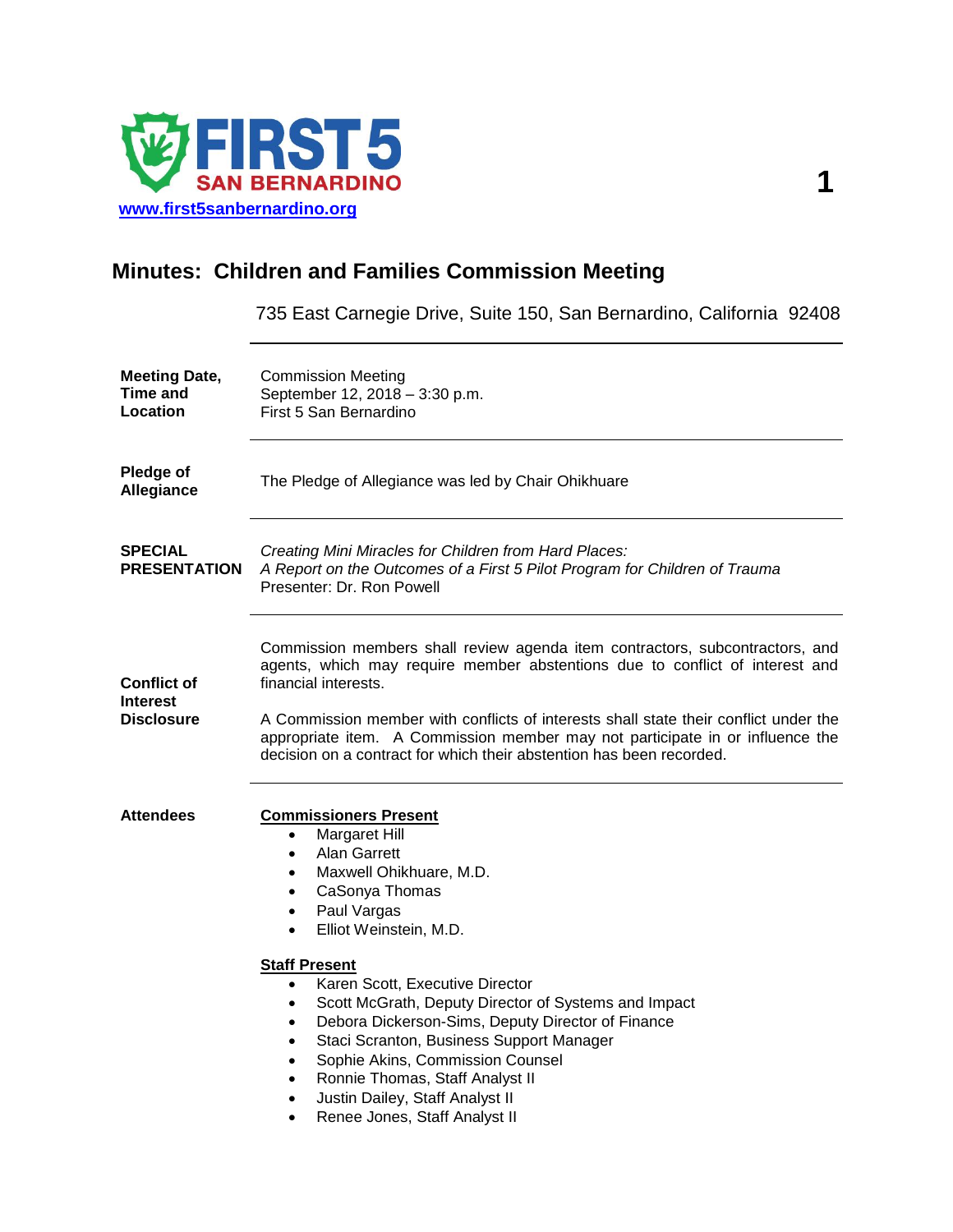**Minutes: Children and Families Commission 09-2018 1 September 12, 2018 Page 2 of 8**

| Changes to the                                                        | Wendy Lee, Staff Analyst II                                                                                                                                                                                                                                                                                                                                                                                                                                                     |
|-----------------------------------------------------------------------|---------------------------------------------------------------------------------------------------------------------------------------------------------------------------------------------------------------------------------------------------------------------------------------------------------------------------------------------------------------------------------------------------------------------------------------------------------------------------------|
| Agenda                                                                | None                                                                                                                                                                                                                                                                                                                                                                                                                                                                            |
| Report-<br><b>Advisory</b><br>Committee,<br>Alan H. Garrett,<br>Chair | The next committee meeting is scheduled for September 27th at 11:30 at this location.                                                                                                                                                                                                                                                                                                                                                                                           |
| Report-                                                               | See attached legislative report.                                                                                                                                                                                                                                                                                                                                                                                                                                                |
| Legislative                                                           | 9-2018 F5SB.pdf                                                                                                                                                                                                                                                                                                                                                                                                                                                                 |
| Report-<br><b>Executive</b><br>Director,<br><b>Karen Scott</b>        | <b>First 5 Commercial Ad</b><br>Thank you to our Media Specialist, Leslie Fountain, for the "refresh" of one of my<br>favorite communication shares. Here in our 20th Anniversary year, we would like to<br>distribute this short clip for presentation beyond Facebook, Instagram and You Tube,<br>aiming as widely as possible to reach families and providers, to raise awareness and<br>relevancy of First 5 San Bernardino (F5SB). Please let me know if you have ideas of |

Also, between October 29 and November 11, be on the lookout for our billboards "Celebrating 20 years of Firsts" as designed by Leslie. Billboard locations are: I-15 South of Bear Valley Road in Victorville; I-10 east of Mountain Avenue in Ontario and I-10 east of Citrus Avenue in Fontana where 1.2 million views per week are expected.

places you would want to ensure have access and are able to show the video.

#### **Save the Date**

Tuesday, November 6th from 1:30 pm – 5pm for F5SB's 20th Year Anniversary Event, kicking off a month-long celebration with our county-wide partners. Plans are in the works to ask the Board of Supervisors for a resolution recognizing F5SB for 20 years of service.

# **Sunset Review of Commission**

Every four years, the Board of Supervisors asks for the recommendation of whether a Board, Commission or Committee should be continued, dissolved or modified. I submitted the form recommending that our operation be continued as established by the creation of Prop 10 with California Health and Safety Code Section 130150, and the California Children and Families First Act of 1998 remaining in effect. San Bernardino County Ordinance 3745 of January 5, 1999 created our local Commission authorizing our operation remaining in effect today.

The recommendation regarding our Commission will be part of an annual report to the BOS and they, in turn, will take formal action to continue, dissolve or modify this and other Boards, Commissions and Committees scheduled for review.

Thank you, First 5 Commission, for keeping First 5 relevant and providing leadership and governance to fulfill the F5SB mission.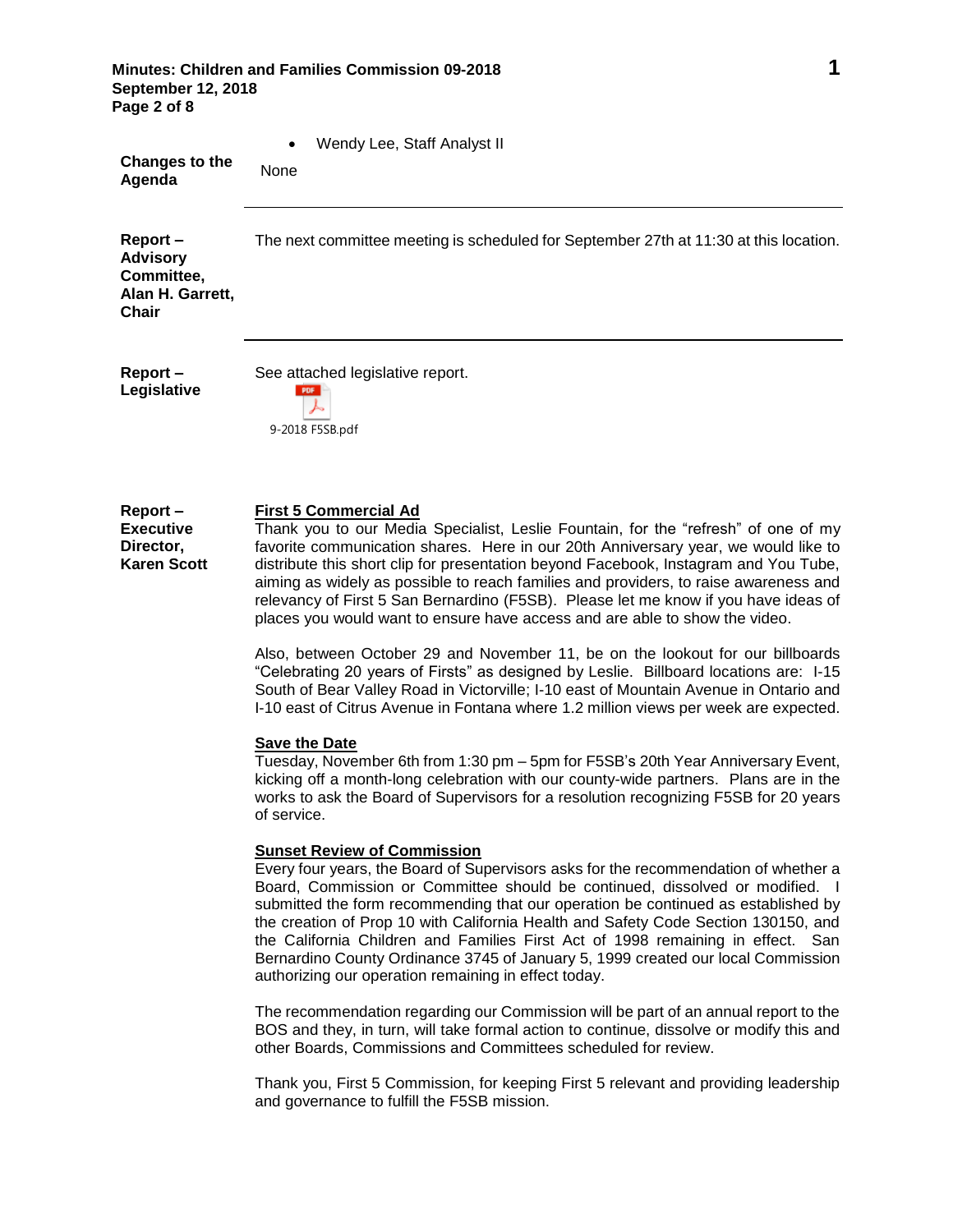## **New Staff**

First 5 San Bernardino is happy to welcome 3 new Staff Analysts to our team – Dr. Wendy Lee, Justin Dailey and Renee Jones.

Highly accomplished, with many Professional Awards, Dr. Wendy Lee holds a Doctorate in Clinical Psychology and comes to us from the County Department of Behavioral Health where she was a Social Worker II. She has a long career history of working with children and families and has a particular interest in developmental concerns for children 0-3. Dr. Lee has extensive experience in contract monitoring, program design, development and evaluation and as well as teaching, training and presenting.

Justin Dailey comes from the financial sector with vast experience in analysis, project management and product design. His most recent position as a technical consultant/business analyst was with a private firm that supported government tax automation space, strategically assisting governments to improve workflow efficiency for clients through innovative technology. Justin has experience in contract development and fiscal support, having served as an auditor appraiser with Alameda County and Contra Costa County.

Renee Jones is a seasoned professional with 15 plus years' experience in healthcare administration, underwriting, sales and marketing, research, analysis and program development, promoting through several positions before becoming an associate account manager with Kaiser Permanente.

# **Welcome to four new and five returning AmeriCorps staff**

AmeriCorps members Bricia Garcia, Ivon Ortego, Ashley Rodriquez, Kelsie Lewis, Jessica Pinto and Michelle Koperski will provide the School Readiness one on one help to children in preschool services to improve their literacy, math and social emotional development skills.

AmeriCorps members Crystal Valdez, Divina Perez, and Andrew Cervantes, will support the PATH Home visiting program model utilizing the Nurturing Parenting Curriculum.

See Page 2 of the ED report about the work of this year's AmeriCorps PATH staff.

## **Department Reorganization**

Thank you, Commissioners, for your support and guidance as we moved through the department reorganization, an endeavor that took more than two years. It is completed for the most part, with three leadership positions that need to be re-evaluated and appropriate action taken in this year.

New staff titles and salaries and amended contracts are in effect which is represented with the request today for ratification of Consent Calendar Agenda Items 3 and 4. One additional contract amendment will go before the BOS on October 16th. This employee was out of the country when we completed the first round of employment contracts. This item will be presented for ratification at the October 31st meeting.

#### **Strategic Investment Workgroup**

The F5SB Executive Team, along with Dr. Margaret Hill, held a Strategic Investment Workgroup Meeting on August 27. This meeting was facilitated by Dr. Joelle Greene with Harder + Co.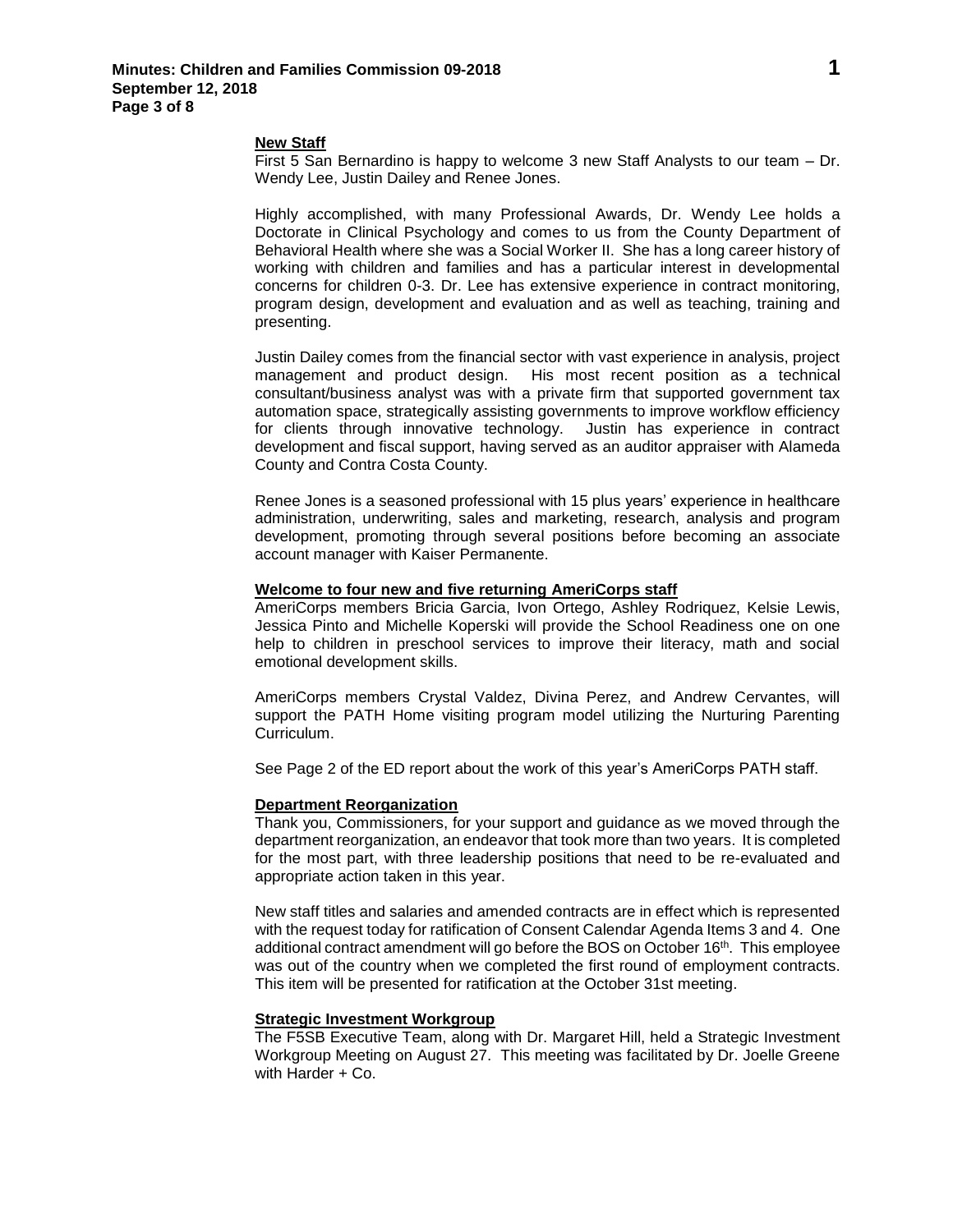Participants were chosen by their department heads for being innovative, familiar with existing systems of care that support young children and their families within our County, possessing a great level of knowledge about mandated services as well as current legislative matters, and who have authority to provide valuable input to this exploration of investment strategies process.

Over these 20 years, F5SB has worked across many sectors to support a system of care for young children and their families. Our funding up to now has been predominately through services – initiatives designed to a specific target.

F5SB's Strategic Planning Area (SPA) 2 guides us to provide leadership within San Bernardino County in the development of support systems serving children prenatal through age 5 and their families and communities that result in sustainable and collective impact. F5 Executive Staff shared with the group our current investments.

During our most recent budget workshops with Commissioners, it was noted that our investments were substantially less than the funding amount which was adopted in our budget. There are many reasons but the primary reason is our attempt to define what systems building is and how we will implement it.

In response to a recent survey, highlights of the Commissions accomplishments, goals and systems building strategies are highlighted on pages 1 and 4 of the ED report.

We shared with the group some lessons learned or "how not to propose to spend down the fund balance" and established some "guardrails" for discussion - not to limit thinking and proposing in any way, but to make sure we stayed on the road to explore where we could feasibly make rapid investments that aligned with our strategic plan and long range goals and yielded significant positive outcomes.

We suggested that our exploration should consider an approach that enhances an existing effort, for example, adding additional funds to QSSB to serve more homebased providers more quickly, or could be a new, one-time effort that would strengthen other efforts, for example, funding countywide training on trauma informed services across sectors. The recommended action could not obligate the Commission to sustain the effort beyond the initial identified amount and time frame.

Dr. Greene than led the group through an ideation exercise where they were able to create, suggest and report out in small groups on general recommendations for focus and funding. The groups came up with some outstanding ideas for consideration to start with, of which include:

- $\checkmark$  Expanding Public Policy and Advocacy
- $\checkmark$  Addressing the Needs of Homeless Families with Children 0 -5
- $\checkmark$  Family Engagement including reducing barriers so that young children can participate in recreational activities for healthy and appropriate development, activities such as t-ball, soccer, etc. and increasing in home learning opportunities
- $\checkmark$  Increased Mental Health support including increasing capacity of providers and more direct mental health supports for parents of children 0 -5
- $\checkmark$  Connecting Foster Bridge to Early Head Start including expansion of Trauma Informed Care and communicating broadly and uniformly to what does it mean to discuss and intervene in ACES and TIC?
- $\checkmark$  Investing in the workforce, for example nurses; develop systems approach to fill gaps in collaboration with DPH and others strategically confront health disparities
- $\checkmark$  Allocating dollars to QSSB for Make a Difference projects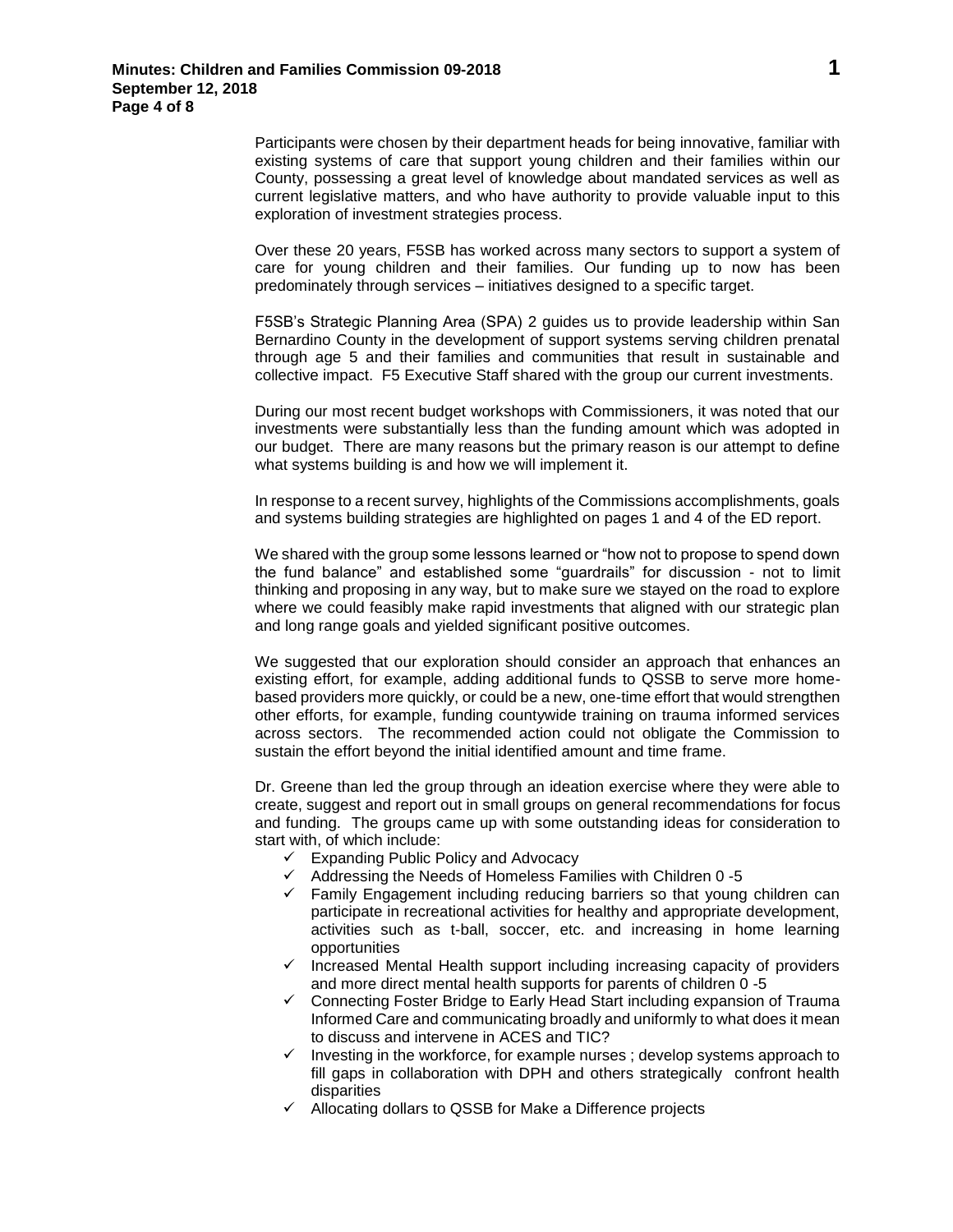- $\checkmark$  Evaluating the need for and allocating more \$s to HMG
- $\checkmark$  A greater partnership and alignment with Health Plans to better utilize mandated services and provide support for areas of "gap"
- $\checkmark$  Reimbursement fees for Child Care/Gaps in Child Care preschool subsidies
- Tele-Med partnerships
- $\checkmark$  Nurse Family Partnership/Home Visitation Community Health Workers Hybrid Model
- $\checkmark$  Mobile Fresh van serving the High Desert
- $\checkmark$  Gateway partnership with Parent Leads and Community Health Educator in partnership with SBUSD
- $\checkmark$  Asthma training/prevention to QSSB providers

Participants may have a small amount of prep work to do in advance of the next meeting to ensure we move through this effort in no more than 1 or 2 meetings.

Thanks to our partner participants and staff for stepping forward with a willingness to collaborate and help us arrive at some solutions that we can share with our Advisory Team before making formal recommendations to the Commission. Thank you F5SB Executive Staff and Harder+Co. for helping frame this strategy in unchartered territory.

**Consent**

Motion by Commissioner Hill and seconded by Commissioner Weinstein to approve the Consent Items. With Commissioner Ramos absent and without further comment or objection, motion carried by unanimous vote.

| Item No.       |    | <b>CONSENT</b>                                                                                                                                |
|----------------|----|-----------------------------------------------------------------------------------------------------------------------------------------------|
|                |    | Approve Minutes of July 11, 2018 Commission Meeting.                                                                                          |
| 1              |    | (Presenter: Ann M. Calkins, Executive Assistant 252-4252)                                                                                     |
| $\overline{2}$ |    | Approve Amendment A7 of CFC SB Policy 04-02 Conflict of Interest Code Appendix B.                                                             |
|                |    | (Presenter: Ann M. Calkins, Executive Assistant, 252-4252)                                                                                    |
|                |    | a. Ratify and approve employment contracts, effective July 21, 2018, between the County of                                                    |
|                |    | San Bernardino and Children and Families Commission with the following individuals:                                                           |
|                | a. | Cindy Faulkner as an Assistant Director, for the total annual cost of \$157,014<br>(\$110,573 Salary, \$46,441 Benefits).                     |
|                | b. | Debora Dickerson-Sims as Deputy Director Finance, for the total annual cost of<br>\$138,090 (\$97,677 Salary, \$40,413 Benefits).             |
|                | C. | Ronald S. McGrath as a Deputy Director of Systems and Impact, for the total annual<br>cost of \$133,692 (\$84,344 Salary, \$49,348 Benefits). |
|                | d. | Ronnie Thomas as a Section Manager - Systems/Communications, for the total annual                                                             |
|                |    | cost of \$115,815 (\$76,419 Salary, \$39,396 Benefits).                                                                                       |
|                | е. | William Kariuki as a Section Manager - Evaluation/Impact, for the total annual cost of<br>\$102,120 (\$69,264 Salary, \$32,856 Benefits).     |
|                | f. | Stacy Scranton as a Business Support Manager, for the total annual cost of \$72,776                                                           |
| 3              |    | (\$48,110 Salary, \$24,666 Benefits).                                                                                                         |
|                | g. | Joong H. Kim as a Section Manager - Fiscal, for the total annual cost of \$92,295                                                             |
|                | b. | (\$65,957 Salary, \$26,338 Benefits).<br>Ratify and approve Amendment No. 1 to five employment contracts, effective July 21, 2018,            |
|                |    | between the County of San Bernardino and Children and Families Commission for existing                                                        |
|                |    | classifications, updating benefit language and hourly rates, with the following individuals:                                                  |
|                | a. | Lucretia Dowdy as a Marketing Aide, Contract No. 17-404, for the total annual cost of                                                         |
|                |    | \$64,759 (\$43,597 Salary, \$21,162 Benefits).                                                                                                |
|                |    | b. Walid Wahba as a Staff Analyst II, Contract No. 16-869, for the total annual cost of                                                       |
|                |    | \$92,379 (\$58,386 Salary, \$33,993 Benefits).                                                                                                |
|                | C. | Gilbert Cervantes as an Office Assistant II, Contract No. 17-821, for the total annual                                                        |
|                |    | cost of \$46,070 (\$31,013 Salary, \$15,057 Benefits).                                                                                        |
|                | d. | Gregory Sellon as an Accountant III, Contract No. 17-473, for the total annual cost of                                                        |
|                |    | \$94,351 (\$58,386 Salary, \$35,965 Benefits).                                                                                                |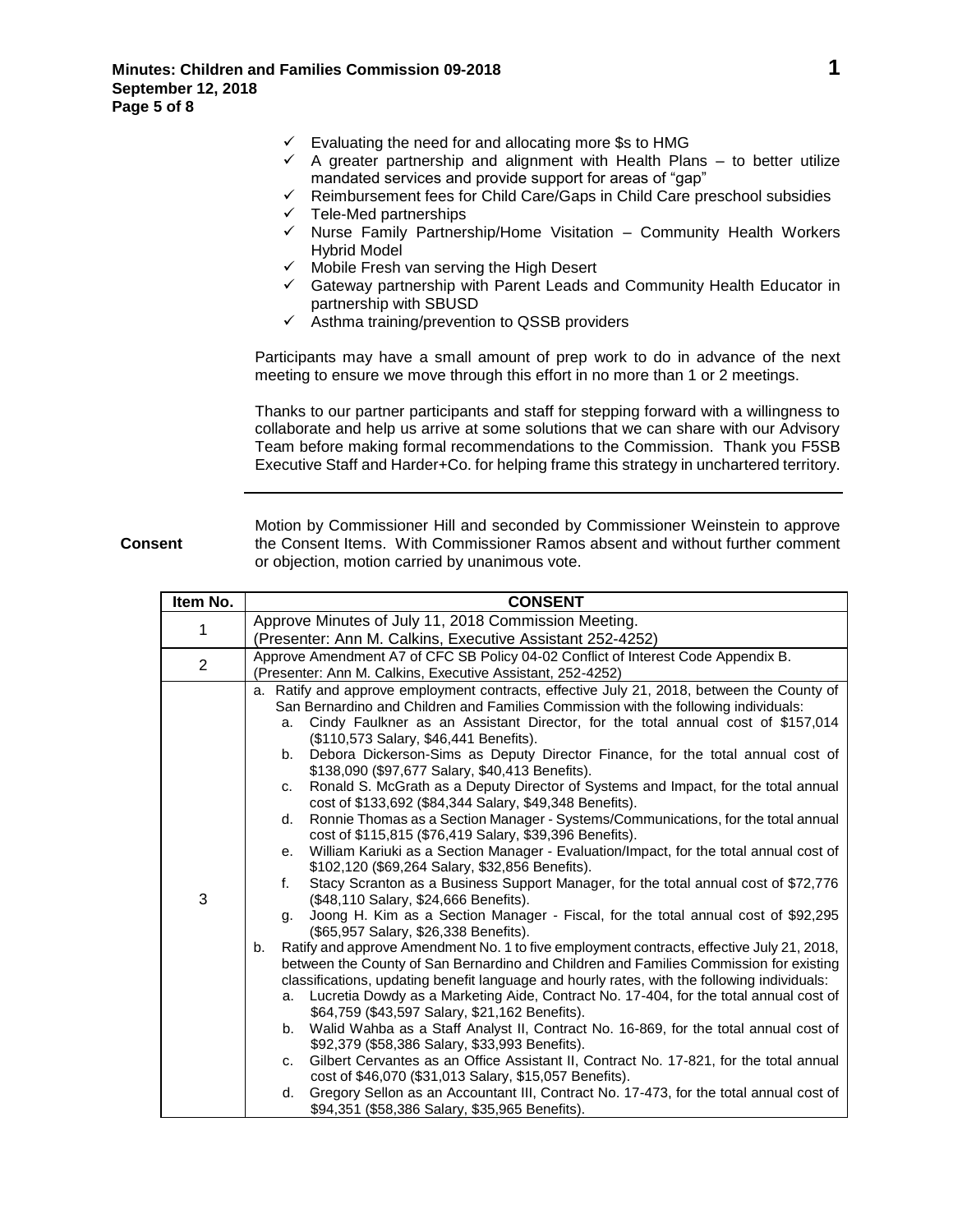|   | e. Tania Offerrall as a Staff Analyst II, Contract No. 18-171, for the total annual cost of                                                       |
|---|---------------------------------------------------------------------------------------------------------------------------------------------------|
|   | \$89,825 (\$59,883 Salary, \$29,942 Benefits).<br>Ratify and approve Amendment No. 1 to four employment contracts, effective July 21, 2018,<br>C. |
|   | between the County of San Bernardino and Children and Families Commission for existing                                                            |
|   | classifications, extending the term through July 20, 2021, updating benefit language and                                                          |
|   | hourly rate, with the following individuals:                                                                                                      |
|   | George G. Potts as a Fiscal Assistant, Contract No.15-813, for the total annual cost of<br>а.                                                     |
|   | \$58,883 (\$39,541 Salary, \$19,342 Benefits).                                                                                                    |
|   | Leslie N. Fountain as a Media Specialist, Contract No. 15-818, for the total annual cost<br>b.                                                    |
|   | of \$92,224 (\$61,318 Salary, \$30,906 Benefits).                                                                                                 |
|   | Amanda N. Ferguson, as a Staff Analyst II, Contract No. 15-821, for the total annual<br>c.                                                        |
|   | cost of \$97,502 (\$62,878 Salary, Benefits \$34,624).                                                                                            |
|   | Tammy Jacobe as an Office Assistant II, Contract No. 15-682, for the total annual cost<br>d.<br>of \$44,819 (\$29,515 Salary, \$15,304 Benefits). |
|   | D. Authorize the Assistant Executive Officer of Human Services to execute amendments to                                                           |
|   | extend the term of the contracts for a maximum of three successive one-year periods on                                                            |
|   | behalf of the County, subject to County Counsel review.                                                                                           |
|   | E. Direct the Assistant Executive Officer of Human Services to transmit all documents in relation                                                 |
|   | to contract amendments to the Clerk of the Board of Supervisors within 30 days of execution.                                                      |
|   | (Presenter: Karen E. Scott, Executive Director, 252-4252)                                                                                         |
|   | A. Ratify and approve employment contracts between the County of San Bernardino and                                                               |
|   | Children and Families Commission with the following individuals for the period of September                                                       |
|   | 1, 2018 through August 31, 2021:                                                                                                                  |
|   | 1. Justin Dailey as a Staff Analyst II, for the total annual cost of \$88,354 (\$56,992 Salary,<br>\$31,362 Benefits).                            |
|   | 2. Renee Jones as a Staff Analyst II, for the total annual cost of \$88,354 (\$56,992 Salary,                                                     |
|   | \$31,362 Benefits).                                                                                                                               |
|   | 3. Wendy Lee as a Staff Analyst II, for the total annual cost of \$102,720 (\$67,579 Salary,                                                      |
| 4 | \$35,141 Benefits).                                                                                                                               |
|   | B. Authorize the Assistant Executive Officer of Human Services to execute amendments to                                                           |
|   | extend the term of the contracts for a maximum of three successive one-year periods on                                                            |
|   | behalf of the County, subject to County Counsel review.                                                                                           |
|   | C. Direct the Assistant Executive Officer of Human Services to transmit all documents in                                                          |
|   | relation to contract amendments to the Clerk of the Board of Supervisors within 30 days of<br>execution.                                          |
|   | (Presenter: Karen E. Scott, Executive Director, 252-4252)                                                                                         |
|   | Ratify the letter of intent to Prevent Child Abuse California (PCA CA) to continue the funding                                                    |
| 5 | match for Fiscal Year 2018-2019 and the one (1) year contract, previously executed by the                                                         |
|   | Executive Director, for the contract term of August 16, 2018 through August 15, 2019 with PCA                                                     |
|   | CA in an amount not to exceed \$125,130 for six (6) AmeriCorps service member positions to                                                        |
|   | provide school readiness services.                                                                                                                |
|   | (Presenter: Staci Scranton, Business Support Manager, 252-4282)                                                                                   |

| Item No. | <b>DISCUSSION</b>                                                                                                                                                                                                                                                                                                                                                                                                                            |
|----------|----------------------------------------------------------------------------------------------------------------------------------------------------------------------------------------------------------------------------------------------------------------------------------------------------------------------------------------------------------------------------------------------------------------------------------------------|
| 6        | Approve Amendment A1 to Contract FS076 with San Bernardino County Library in<br>support of the Career Online High School Initiative for Fiscal Year 2016-2019.<br>(Presenter: Scott McGrath, Deputy Director, Systems and Impact, 242-4259.                                                                                                                                                                                                  |
|          | <b>Discussion</b><br>Commissioner Hill asked if all efforts are being made to ensure parents know about<br>this program and if assistance from AmeriCorps workers is required to help get the<br>word out. Mr. McGrath stated the people who have enrolled are having a tough time<br>getting through the 30-day pre-requisite (which is required prior to getting into the<br>actual program) due to their own personal life circumstances. |
|          | Library Director Michael Jimenez stated 400 people have participated, however, his<br>department had not anticipated such a high drop-out rate. There are now 35 actively<br>enrolled participants. In addition, 30 students are currently participating in the 30-day                                                                                                                                                                       |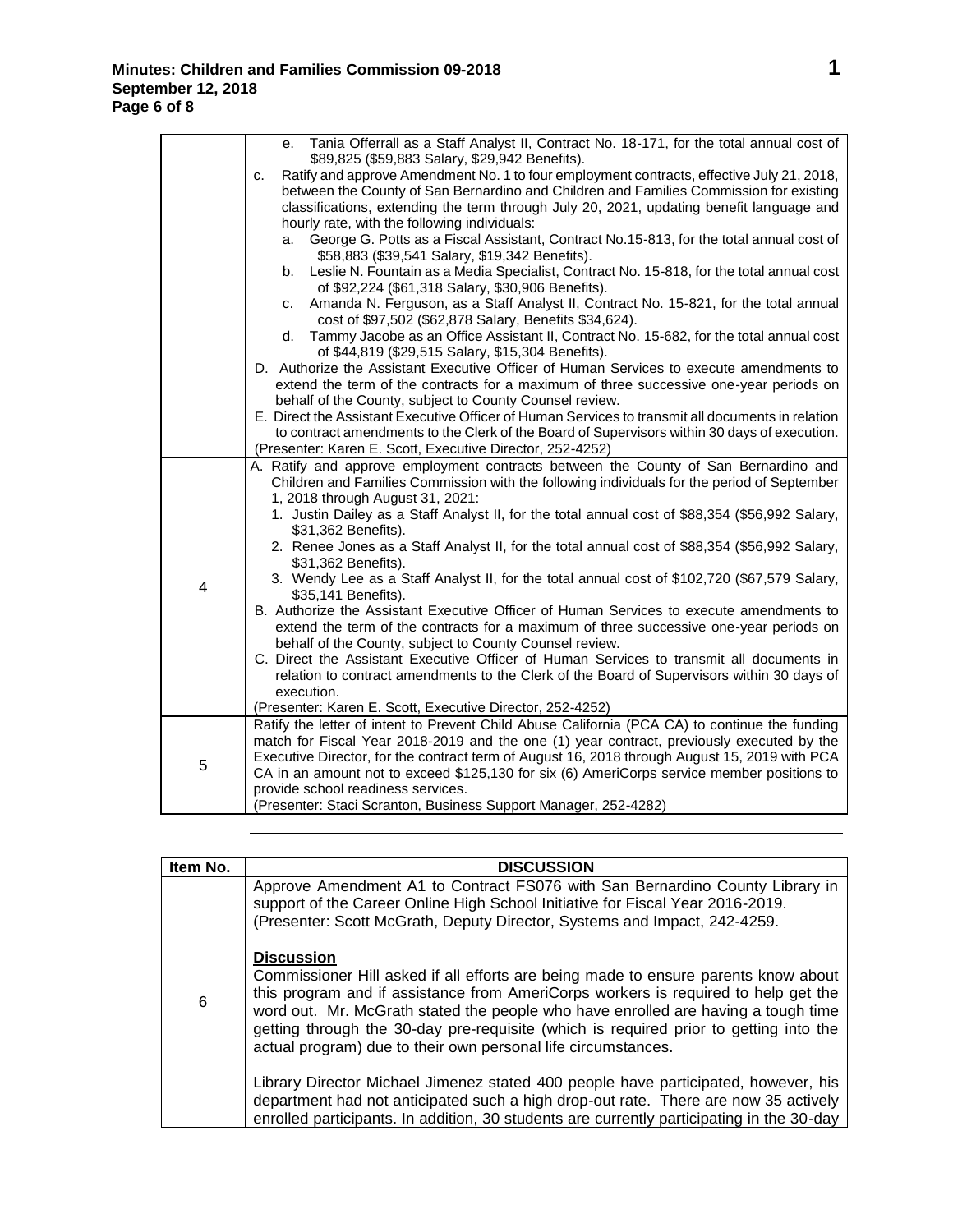L.

|                | pre-requisite course. His staff is actively working with Preschool Services Department<br>to get more parents enrolled. Mr. Jimenez stated staff are being identified to follow<br>the students' progress. He and his staff have given presentations to PSD staff so they<br>fully understand how the program works. Ms. Scott suggested that enrollees could be<br>referred to home visitation with wraparound support.                                                                                                                     |
|----------------|----------------------------------------------------------------------------------------------------------------------------------------------------------------------------------------------------------------------------------------------------------------------------------------------------------------------------------------------------------------------------------------------------------------------------------------------------------------------------------------------------------------------------------------------|
|                | <b>Public Comment</b><br>None                                                                                                                                                                                                                                                                                                                                                                                                                                                                                                                |
|                | Motion made by Commissioner Garrett and seconded by Commissioner Hill to<br>approve Item 6. With Commissioner Ramos absent and without further comment or<br>objection, motion carried by unanimous vote.                                                                                                                                                                                                                                                                                                                                    |
| $\overline{7}$ | Approve and authorize the release of the proposed RFQ for Maternal Health Systems<br>Strategic Plan consulting services to support the development and implementation of<br>a Maternal Health Systems framework specific to San Bernardino County.<br>(Presenter: Ronnie Thomas, Section Manager, Systems/Communication, 252-4255)                                                                                                                                                                                                           |
|                | <b>Discussion</b><br>Chair Ohikhuare suggested defining the meaning of "systems" so the community<br>understands what it means. Ms. Scott stated future workshops relating to defining<br>systems will be planned for Commissioners and staff.                                                                                                                                                                                                                                                                                               |
|                | <b>Public Comment</b><br>None                                                                                                                                                                                                                                                                                                                                                                                                                                                                                                                |
|                | Motion made by Commissioner Weinstein and seconded by Commissioner Vargas to<br>approve Item 7. With Commissioner Ramos absent and without further comment or<br>objection, motion carried by unanimous vote.                                                                                                                                                                                                                                                                                                                                |
| 8              | Approve amended and restated non-financial Memorandum of Understanding (MOU)<br>with the County of San Bernardino Preschool Services Department (PSD) to provide<br>literacy, math skills, and social and emotional development skills for eligible PSD<br>children through the use of AmeriCorps members for the period of July 25, 2018<br>through September 30, 2020.<br>(Presenter: Staci Scranton, Business Support Manager, 252-4282)                                                                                                  |
|                | <b>Discussion</b><br>None                                                                                                                                                                                                                                                                                                                                                                                                                                                                                                                    |
|                | <b>Public Comment</b><br>None                                                                                                                                                                                                                                                                                                                                                                                                                                                                                                                |
|                | Commissioner Thomas abstained due to her position as appointing authority over<br>Preschool Services Department.                                                                                                                                                                                                                                                                                                                                                                                                                             |
|                | Motion made by Commissioner Garrett and seconded by Commissioner Hill to<br>approve Item 8. With an abstention by Commissioner Thomas, Commissioner Ramos<br>absent and without further comment or objection, motion carried by unanimous vote.                                                                                                                                                                                                                                                                                              |
| 9              | Authorize Executive Director to execute Letter of Intent and negotiate a contract to<br>participate in the First 5 Service Corps PATH program for Fiscal Year 2018-2019 for<br>three (3) AmeriCorps service member positions to provide home visitation program<br>services at a cost not to exceed \$53,340 in matching funds.<br>B. Authorize Executive Director to enter into an agreement with PCA CA for Fiscal<br>Year 2018-2019 for AmeriCorps service member mileage reimbursement. Mileage<br>reimbursement not to exceed \$12,000. |